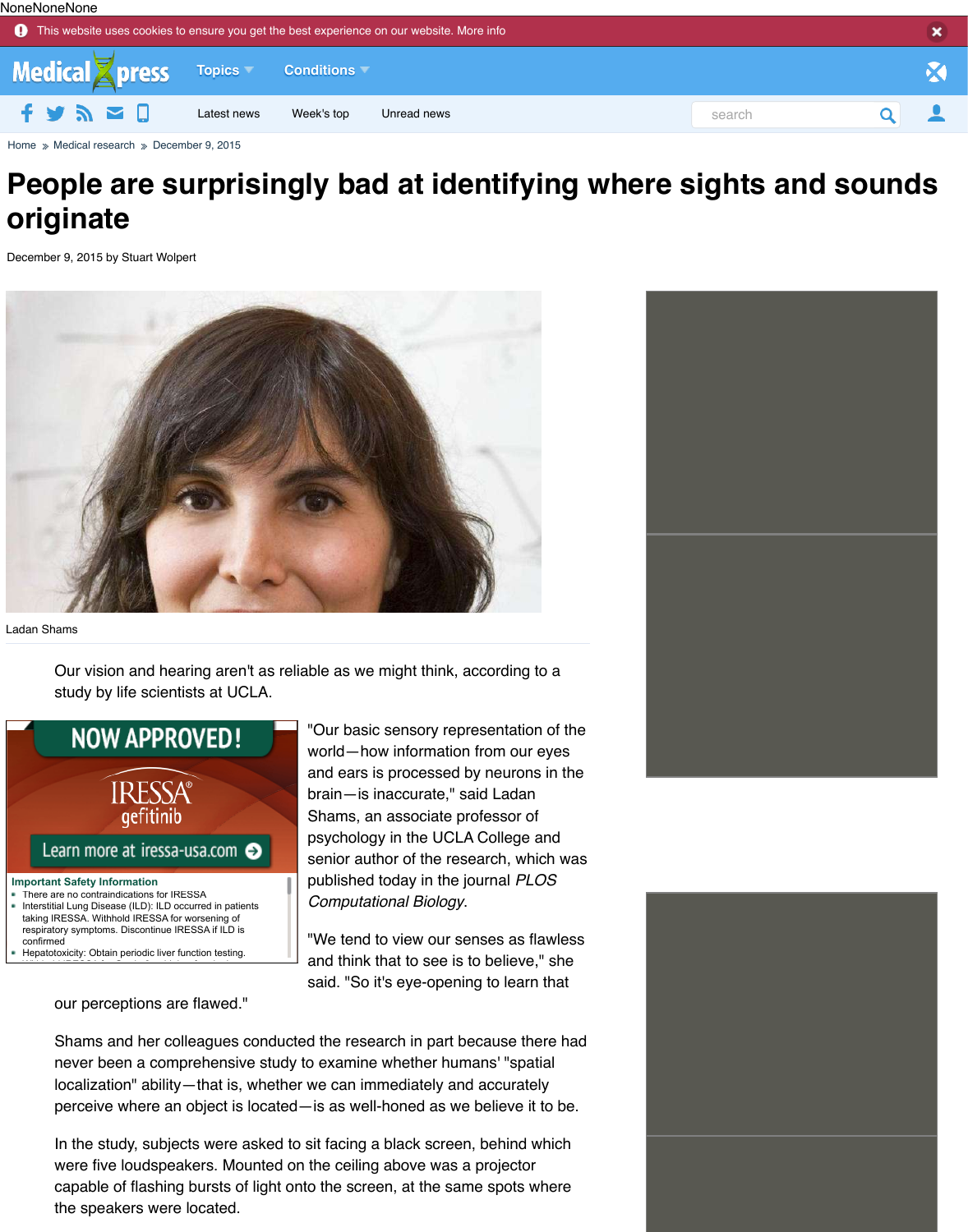localization in humans. But that's not the case. Shams isn't sure why, but one hypothesis is that the brain makes constant tradeoffs to best use its finite capacity.

"Maybe evolution has favored high precision in the center of the visual field," she said. "We are really good at localizing and discriminating at high acuity in the center of our vision, and that comes with the cost of making more errors at outer areas."

The study participants did, however, answer much more accurately when the flashes and noise were played simultaneously at the same location.

"The brain is wired to use information from multiple senses to correct other senses," Shams said. "The saying is true: 'If you want to hear better, put your glasses on.'"

Odegaard said the study was the largest to date on sensory biases. Its findings could have applications in a range of fields, from the military—where minute errors in identifying enemy locations can be critical—to automobile safety. The UCLA research suggests that drivers can see the cars in front of them very well, but would have difficulty estimating the distance between themselves and vehicles to the left and right. Shams said driverless cars could be engineered to eliminate that deficiency.

Shams, whose laboratory is funded by the National Science Foundation, is also studying whether research on multisensory perception can help people with autism, schizophrenia and other disorders.

**Explore further:** Even unconsciously, sound helps us see

**More information:** Brian Odegaard et al. Biases in Visual, Auditory, and Audiovisual Perception of Space, *PLOS Computational Biology* (2015). DOI: 10.1371/journal.pcbi.1004649

**Journal reference:** PLoS Computational Biology

**Provided by:** University of California, Los Angeles **for the editors** 

**51** shares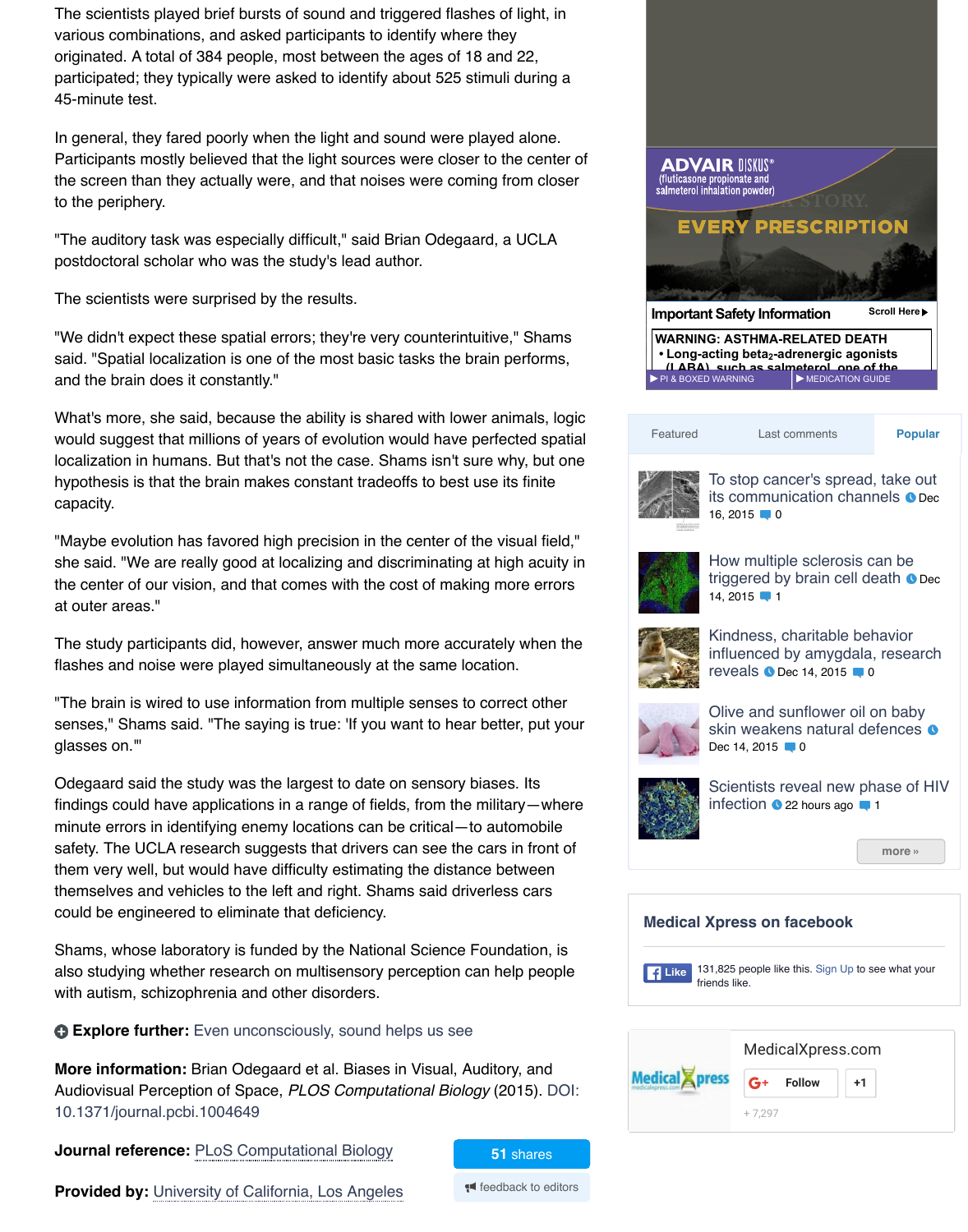## **Even unconsciously, sound helps us see o December**

## 2, 2011

"Imagine you are playing ping-pong with a friend. Your friend makes a serve. Information about where [and when t](https://twitter.com/intent/tweet?ref_src=twsrc%5Etfw&text=People%20are%20surprisingly%20bad%20at%20identifying%20where%20sights%20and%20sounds%20originate&tw_p=tweetbutton&url=http%3A%2F%2Fmedicalxpress.com%2Fnews%2F2015-12-people-surprisingly-bad-sights.html&via=medical_xpress)he ball hi[t the ta](http://www.reddit.com/submit?url=http%3A%2F%2Fmedicalxpress.com%2Fnews%2F2015-12-people-surprisingly-bad-sights.html)ble is provid[ed by bo](mailto:)t[h](http://medicalxpress.com/print368865916.html) vision and hearing. Scientists have believed [t](javascript:void(0);)[hat each](http://www.reddit.com/submit?url=http%3A%2F%2Fmedicalxpress.com%2Fnews%2F2015-12-people-surprisingly-bad-sights.html) [of the ...](https://sciencex.com/profile/?code=fav&nid=368865916)



Display comments: **newest first**

## [RobertKarlStonjek](http://medicalxpress.com/news/2011-12-unconsciously.html#nRlv) **Arthur rated yet Notified State Control Control Control Control Control Dec 0[9, 2015](http://medicalxpress.com/news/2015-12-stem-cells-safe-regeneration-medicine.html#nRlv)**

Humans are only good at relative spatial location, when sounds are side by side or one in front of the other. Absolute positioning is very poor.

As anyone who has built and tested numerous sounds systems knows, location in the stereo image is very important, but the image is skewed by echoes in the room. Humans [compensate for this by discriminating very accur](http://medicalxpress.com/news/2011-12-vision-psychologists.html#nRlv)ately the relative locations of sounds, an ability which can produce very vivid and accurate sound scapes such as full orchestra layouts yet sonatas (solo performances) are difficult to locate consistently.

## NoStrings  $\qquadblacklozenge$  not rated yet  $\qquad \qquad \text{Dec } 09, 201$

[Makes sense. Ever tried to find which](http://medicalxpress.com/news/2013-09-vision-trumps.html#nRlv) of 5 smoke detectors has low battery and makes a single beep once in 30 seconds? Takes quite a while. You should try it one day, it will confirm the article premise to you completely.

**regeneration medicine, study confirms** De Ca da<sup>.</sup>  $\mathsf{to}$ 

 $S<sub>t</sub>$ 

transplanted into a